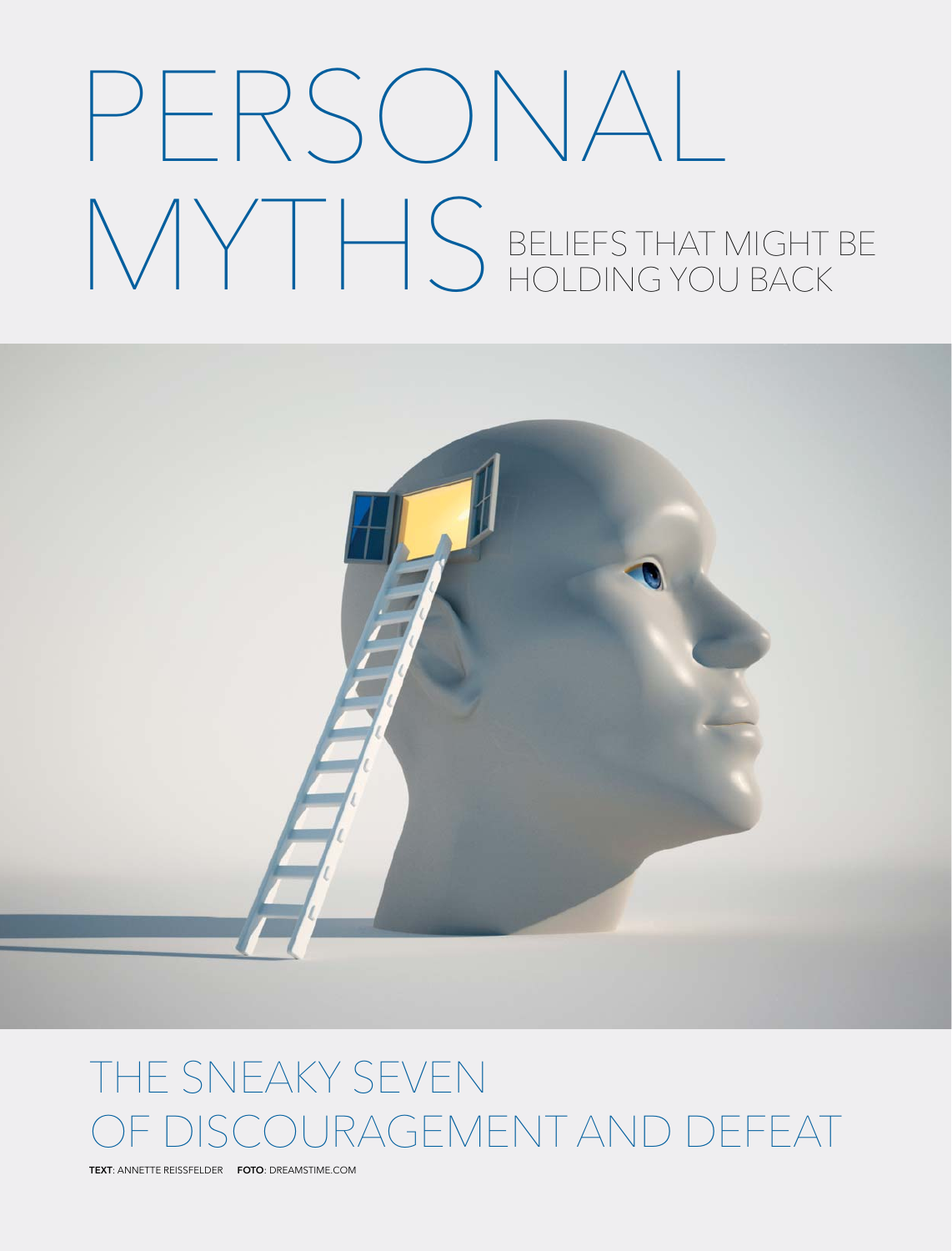*In my article in the previous issue of Business Woman I mentioned how attached we humans are to what we believe. I also said I'd write a follow-up specially looking into beliefs and how they can hold us back.*

This part is designed to bump your thinking up out of the *tactical*, and into the *strategic*. When I talk about limiting beliefs, I don't mean things like the glass ceiling, or working mothers' double burden. While these are relevant, what I am more concerned with are beliefs in disguise: attitudes and mind-sets about ourselves and our careers – which we assume are perfectly natural reactions to what we observe in the outside world. We tend to assume that these beliefs are careful, logical assessments of objective facts. And this is precisely the fallacy: we become unaware of having created those beliefs ourselves.

**So how can you tell if you work by limiting beliefs or myths?** Simply ask yourself: Do the unconscious assumptions that inform my actions energize and inspire me, and make me welcome every new day with a smile? If your answer is "Yes", congratulations: your beliefs are your energizers, your drivers. Don't change a thing! But if this is not how you feel about your life or work, have a look at the list below, and you'll probably identify a few that you have allowed to confuse your common sense, and which have effectively started working *against* you, instead of *for* you.

In 15 years as a full-time coach, I have often witnessed that it was not the how-to part of management and leadership that was at the core of my client's issues, but the limiting beliefs and attitudes they held. When you are stuck in a mind-set, it is hard to take action, to move forward, and to get things done. On the other hand, if you get self-sabotaging beliefs out of your way, you'll instantly have a better life! Small disclaimer: this does involve some work... some beliefs in disguise are pretty tough to identify by oneself. On the other hand, we absolutely can identify at least some sabotaging mind-sets – and, what is even more important – defuse a few, once we have an idea about what might be driving them. For it's not like we have beliefs or *hold* mind- sets; it's much more like those beliefs and mind-sets are *having / holding* us. They run the show while allowing us to delude ourselves that our rational selves are calling the shots. In the coming weeks, I will be looking specifically into those "Sneaky Seven" one by one:

- 1. I must succeed, no matter what.
- 2. I don't know what to do.
- 3. Things are not going fast enough.
- 4. I am not getting what I want.
- 5. I am not worthy to succeed.
- 6. I'll be hurt or rejected if I take action.
- 7. It's someone else's fault.

But before I turn to the individual beliefs, let me make a few observations.

**Beliefs can be described as pretty arbitrary ways to connect a few** 

#### **dots of knowledge and experience.**

They are not downright irrational, just generalisations that we use as shortcuts: many were useful for guiding our actions, or for understanding what was going on around us at some point in the past. And then, for the most part, we stopped questioning and inquiring into them. Generalisations are great energy savers, but mistaking shortcuts for "sacred truths" allows them to turn into myths. Also, many are quite dated, and relate to times where we were much less experienced than we are today.

I'd like to showcase a few beliefs by way of illustration, as well as give you some hints as to possible ways out of their spell. Some definitely have a gender bias, but most work equally well for men to prevent them from taking crucial next steps in their personal (and professional - these things tend to go together) development.

**A word on language:** while mindsets and beliefs are perfectly good descriptions, I really like the term *myths* because it sounds less rational. And how we name things is important: just think of the associations that your brain creates with an expression like "post-traumatic stress" – and compare that to what you associate with "posttraumatic growth"! Both are equally valid observable phenomena, but obviously look for different types of behaviour. What is interesting is that depending on what you look for, you tend to "see" different things – even in the very same people. So watch your words! Now back to myths:

**A "mythos" in the literal sense is a sacred story concerning the origins of the world** and how the world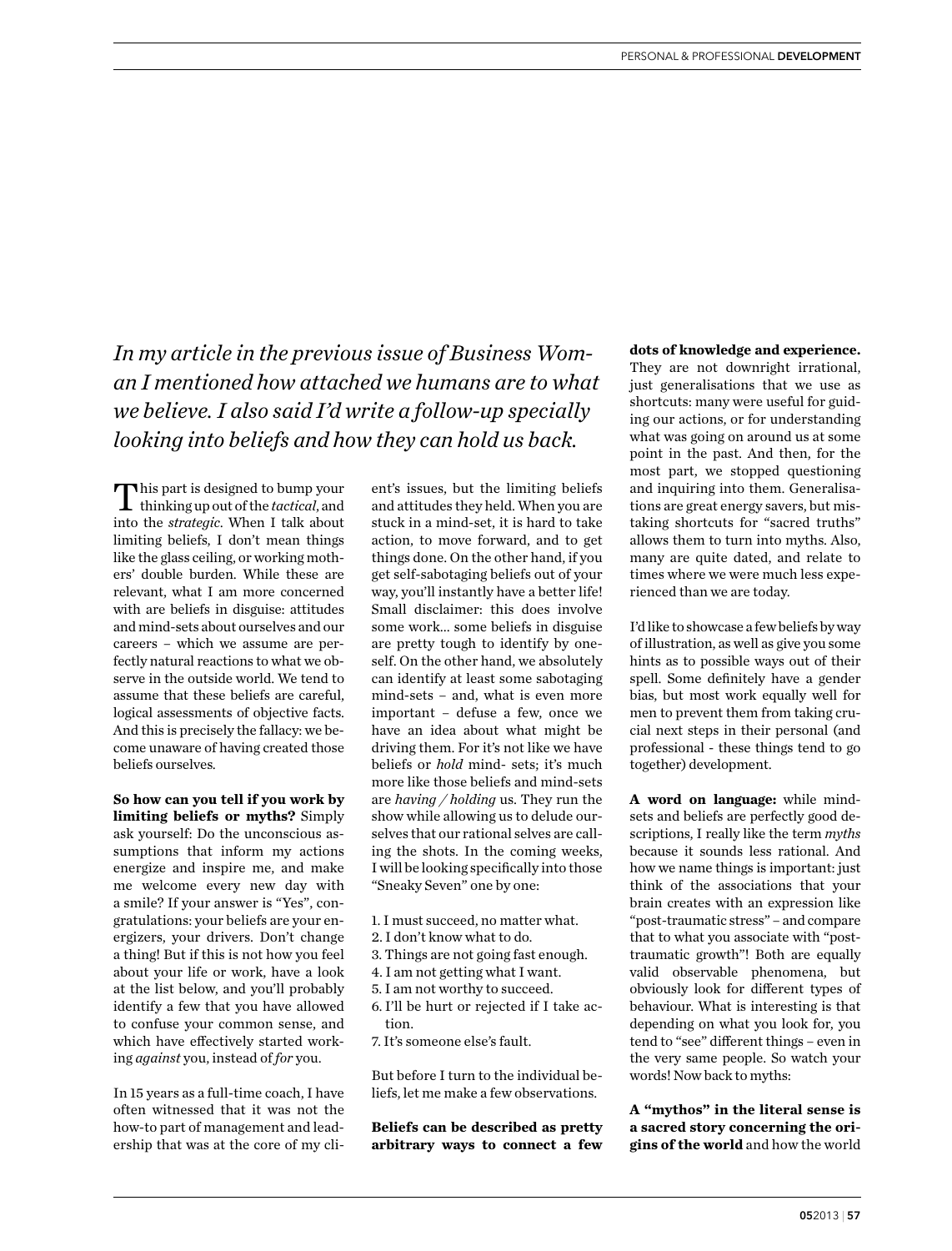and the creatures in it came to have their present form. The active beings in myths are generally (half-) gods and heroes. In popular use, a myth denotes something that is widely believed, yet false. This usage arose from labelling the religious stories and beliefs of other cultures as being incorrect, (another fine example of belief systems at work: beliefs are much easier to detect in others!) but has since spread to cover non-religious beliefs. You'd perhaps expect mythology in studying home remedies, weather, or history, but not in seemingly fact-driven areas like business or (self-) management. Yet in the absence of awareness of their personal myths, people are prone to render decisions within an environment of fiction, legend, and pseudoprofessionalism.

What is more, they are more prone to getting stuck in double-binds: those famous Catch 22 – "damned if you do, damned if you don't" types of situations. Feeling there is no acceptable course of action as a result of double binds can contribute to lower self-esteem, feelings of resentment toward others, or even apathy. Therefore, training yourself to detect and evaluate myths will give you a real edge for de- bunking double-binds that someone conveniently places in your lap.

BTW I chose the career example simply because LinkedIn is a platform for people in business – not because I am an ardent believer in *alwaysmore*, *bigger-better*, or that all people have to have great careers at any cost. If you happen to be working on less worldly goals, you might find those myths, or their "ugly cousins", at work in your environment as well.

## 1. AMBITION

#### **"I must succeed, no matter what"**

If you *must* succeed, then you can't fail. That is, it's not in any way OK if you fail. Or worse: YOU are not OK if you fail. Ambition is a tricky one because obviously, it has a positive side: the tunnel vision it creates tends to drive you and put you into action. That can be extremely effective. But in being highly driven, you block other things out, become insensitive to other people, and miss out on important things that aren't success- related. You always feel right and justified in what you do. In your work life, this can make you prone to accepting unethical practices where the ends justify the means. We all have seen people behave like this, and reap seemingly great rewards from it; but ultimately these tactics break down or backfire, both in the business sphere and in people's private lives.

**Ambition doesn't like competition;** which is why ambitious managers can be a hazard for the companies they work for: unwittingly, they con- done or encourage "suck-ups": that is people who present favourable information and give positive reinforcement – no matter what the price of blinding the organisation to muchneeded outside feedback in the long run. Ambition also has an ugly cousin: "I must be right, no matter what". They are related through the family tree of perfectionism, as are a few others we will meet in a moment...

**A good way to handle ambition is to think of your business or your career as a game.** Yes, you want to win, be successful, or make more

money. But you can do so in a way that is about playfulness, options, engagement, about building relation ships and making a difference. When you do this, the success and money will most likely follow. This leaves you with the feeling of true accomplishment and growth, where you celebrate your wins and can include others in that celebration. Also highly recommended as a compensation strategy: try becoming ambitious for other people – especially where it's safe. So maybe not a younger/cheaper (male) colleague – but how about mentoring someone in another department or another company?

**Sometimes, the "root causes" of ambition lie on a much deeper level** – such as wanting to be like, or different from, or better than, an important family member; sometimes, these issues are even multigenerational – as in you having to have the career or life that your parents or grandparents couldn't have for some reason. But even there, what is causing the trouble are still the *beliefs* that you associate with those stories.

### 2. CONFUSION

#### **"I don't know what to do"**

Confusion is very common when you start out on any project or innovation. The more you learn, the more complicated it gets; there are so many components and moving parts, and it's hard to know what to do first. Many people get stuck in confusion when they start climbing the career ladder, and feel that they'll never get beyond it. The first impulse is to try harder, the final impulse might be to just give up. Confusion seems to be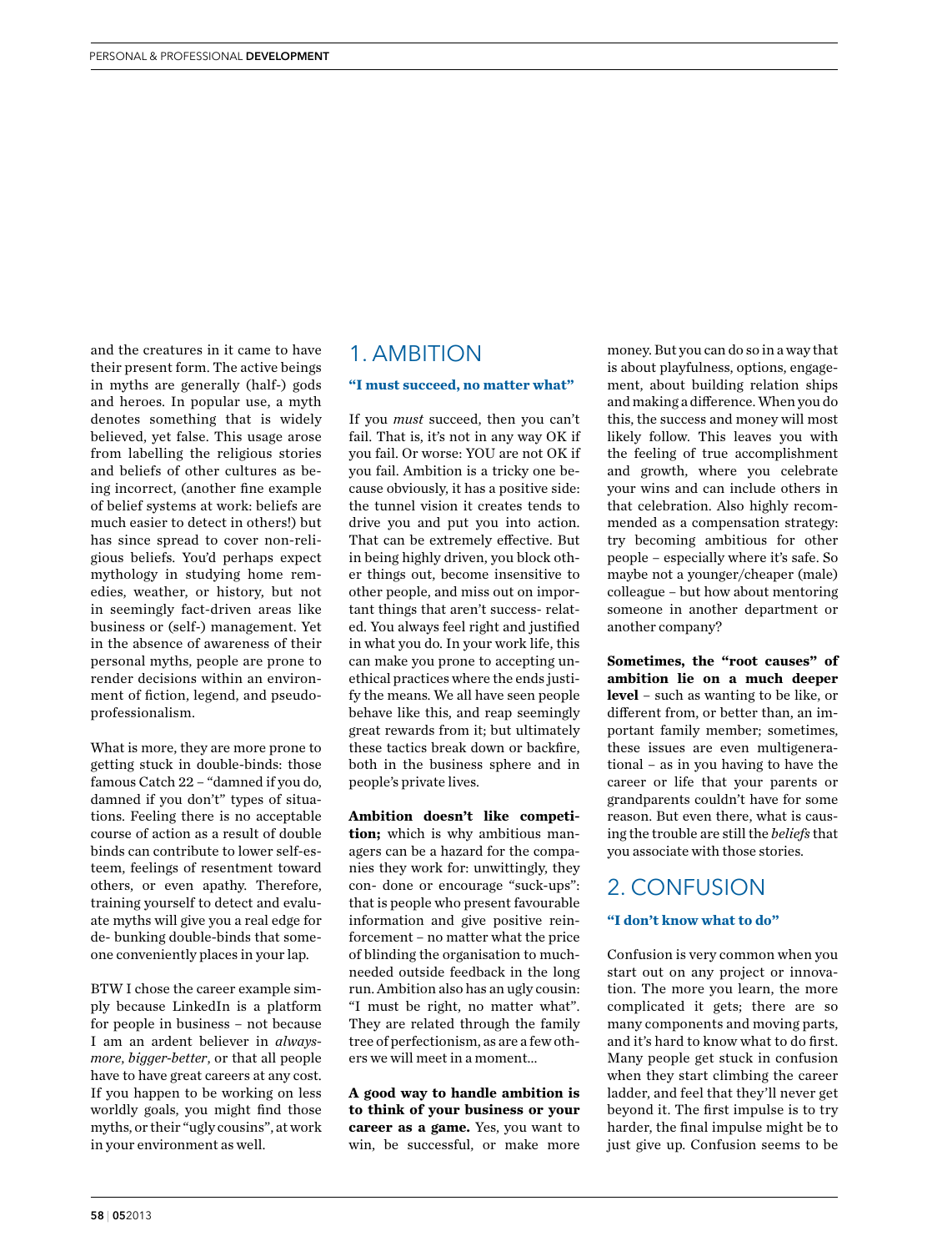innocent, but it's not, because it arises out of thinking you should know more than you do. This can make you overly rely on statistics and forecasts (both firmly rooted in the past, not the future!), as if they were the magic wand to circumnavigate the obvious fact that we will never have all the information (also see box below). We can never find out if an alternative course of action (the decision we didn't take, or no decision at all) would indeed have produced better effects. In a world filled with circular causality, our intuitive thinking that likes simple cause-effect relationships will often fool us, if left unchecked.

**To combat confusion, be humble.**  When you are confused, you are out of focus. Refuse the impulse to take in more information – what you need is taking stuff out! Changing perspective can often be a helpful first step: look at your situation from your most important stakeholders' position: your clients, your boss, a relevant coworker – and also a positive, encouraging family member. Can their (assumed) priorities guide your thinking into what is really important now? What looks like a million things to do rarely is – once you're back on top of things. So once you've calmed yourself down, start with one item on your new list. Admit what you don't know and let it be OK that you don't know. Of course you need to develop and learn from others and discover what works. Absolutely do try and catch yourself whenever you are "squirrelling around" – don't give up so easily on getting back in the driver's seat.

**Sometimes, the best you can do is work with an attitude of "failing better" this time round.** This is not at all the same as "shrugging off "! Read up about major fallacies of our thinking (e.g. David Rock's "Brain at Work", Daniel Kahneman's "Thinking, Fast and Slow"), to learn some fall-back strategies, so that you can put self-created problems into perspective. Only then, make your lists and plans, get advice from others who have figured out how to make something work and can give you specific directions. A good guide might be a mentor or a boss who wants you to succeed; there are many of those out there, and most of them aren't get-

> than we have now, yet we have less predicta-bility than ever. More not very relevant data can blind us to noticing important underlying dynamics – and even the pink elephant in the room. If you've never come across the famous gorilla video in a management training, you may be surprised to learn that roomfuls of highly effective, well-educated managers were consistently missing a life-size gorilla – just because they were concentrating on the number of passes of one team of players. Mind-

blowing.

# INFORMATION OVERLOAD – THE NATURAL ENEMY OF FOCUS

In this day and age, we are exposed to so much information that it is getting tricky to distinguish the noise from the signal. Steve Jobs eloquently observed what every seasoned decision maker knows: "People think focus means saying yes to the thing you've got to focus on. But that's not what it means at all. It means saying no to the hundred other good ideas that there are. You have to pick carefully."

Definitely something to think about! The more important your decisions, the more

mindful you should be about the noise-to-signal-ratio of your trusted sources of information – and have strategies in place to notice and reverse severe imbalances. Among other things, this means drastically limiting exposure to newspapers (apart from the downright "nonsense with headlines", even quality papers often nudge us to believe in the overly trivial cause- -and-effect relationships they present) and online chitchat. Today, we are much challenged to apply the ancient wisdom that keeping one's distance from an ignorant

person is equivalent to keeping company with a wise (wo)man. Human brains are expert machines for creating stories and meaning from fragmented data; therefore, the more important the decisions you take based on your brain's limited capacity to handle data, the more you'd better watch the quality of whatever you take in. Remember that less is more…

Ironically, people often want "more data to solve problems". At the same time, they would probably agree that we never had more data

PERSONAL & PROFESSIONAL DEVELOPMENT